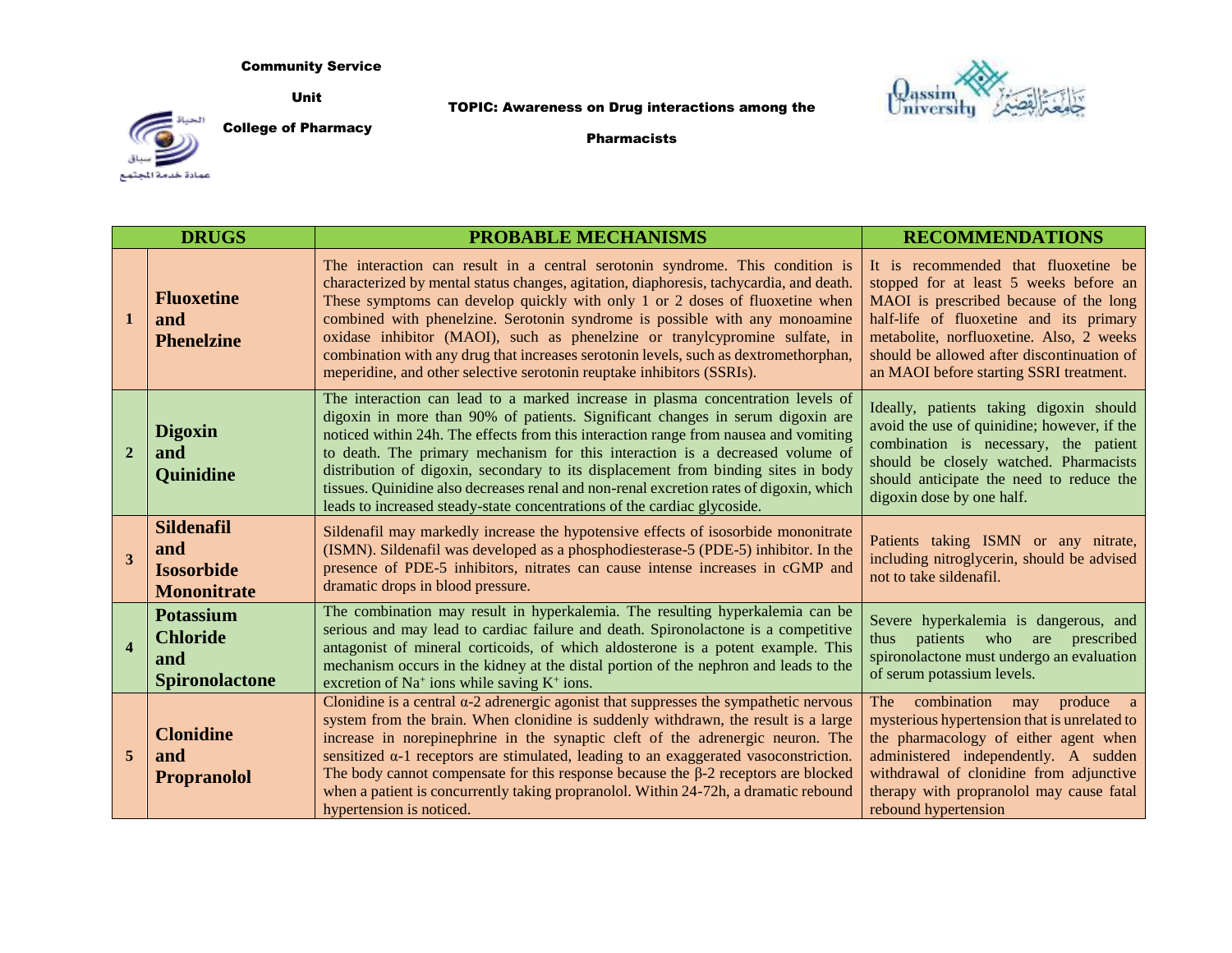Community Service

Unit

TOPIC: Awareness on Drug interactions among the





College of Pharmacy

Pharmacists

|                | <b>DRUGS</b>                                          | <b>PROBABLE MECHANISMS</b>                                                                                                                                                                                                                                                                                                                                                                                                                                                                                                               | <b>RECOMMENDATIONS</b>                                                                                                                                              |
|----------------|-------------------------------------------------------|------------------------------------------------------------------------------------------------------------------------------------------------------------------------------------------------------------------------------------------------------------------------------------------------------------------------------------------------------------------------------------------------------------------------------------------------------------------------------------------------------------------------------------------|---------------------------------------------------------------------------------------------------------------------------------------------------------------------|
| 6              | <b>Warfarin</b><br>and<br><b>Diflunisal</b>           | Nonsteroidal anti-inflammatory drugs (NSAIDs), such as diflunisal, have been shown<br>to increase the risk for gastrointestinal bleeding and the anticoagulant response of<br>warfarin. Other NSAIDs such as ketoprofen, piroxicam, sulindac, diclofenac, and<br>ketorolac have been shown to have similar interactions with warfarin.                                                                                                                                                                                                   | Acetaminophen is the alternative of<br>choice. Yet, if an NSAID is needed,<br>non-acetylated salicylates such as<br>magnesium salicylate or salsalate are<br>safer. |
| $\overline{7}$ | <b>Theophylline and</b><br><b>Ciprofloxacin</b>       | Concurrent administration may lead to toxic increases in theophylline. This problem<br>occurs because the hepatic metabolism of theophylline is inhibited by ciprofloxacin<br>via the CYP450 enzyme system. Signs of theophylline toxicity include headache,<br>dizziness, hypotension, hallucinations, tachycardia, and seizures.                                                                                                                                                                                                       | Levofloxacin or ofloxacin should be<br>considered<br>alternative<br>as<br>an<br>to<br>ciprofloxacin.                                                                |
| $\bf{8}$       | <b>Pimozide</b><br>and<br><b>Ketoconazole</b>         | Pimozide alone can prolong the QT interval, and it has been linked with ventricular<br>arrhythmias. When pimozide is combined with ketoconazole, the combination can be<br>deadly. Pimozide is a CYP3A4 enzyme substrate, and ketoconazole is a potent<br>inhibitor of CYP3A4. Other drugs such as itraconazole, clarithromycin, erythromycin,<br>diltiazem, and nefazodone are also potent inhibitors of CYP3A4 and should not be<br>administered with pimozide. Fluconazole is weaker, but in larger doses it also inhibits<br>CYP3A4. | Terbinafine is a safer choice because it<br>does not affect CYP3A4.                                                                                                 |
| 9              | <b>Methotrexate</b><br>and<br><b>Probenecid</b>       | When probenecid is administered with antineoplastic doses of methotrexate, the result<br>can be a 2-3-fold increase in methotrexate levels. Probenecid acts as an active tubular<br>secretion inhibitor and prevents methotrexate from being excreted, thus potentially<br>causing toxicity. This interaction with methotrexate also occurs with penicillins (eg,<br>amoxicillin, carbenicillin) and salicylates.                                                                                                                        | Adjusting the dose of the drugs could be<br>an alternative.                                                                                                         |
| <b>10</b>      | <b>Bromocriptine</b><br>and<br><b>Pseudoephedrine</b> | The interaction can lead to severe peripheral vasoconstriction, ventricular tachycardia,<br>seizures, and possibly death. Bromocriptine is an ergot-derived dopamine agonist with<br>several uses, including antiparkinsonian therapy.<br>Notable side effects of bromocriptine include thickening of bronchial secretions and<br>nasal congestion. This is significant because it increases the likelihood of a patient                                                                                                                 | Patients receiving bromocriptine should<br>advised<br>be<br>to<br>avoid<br>all<br>sympathomimetics.                                                                 |